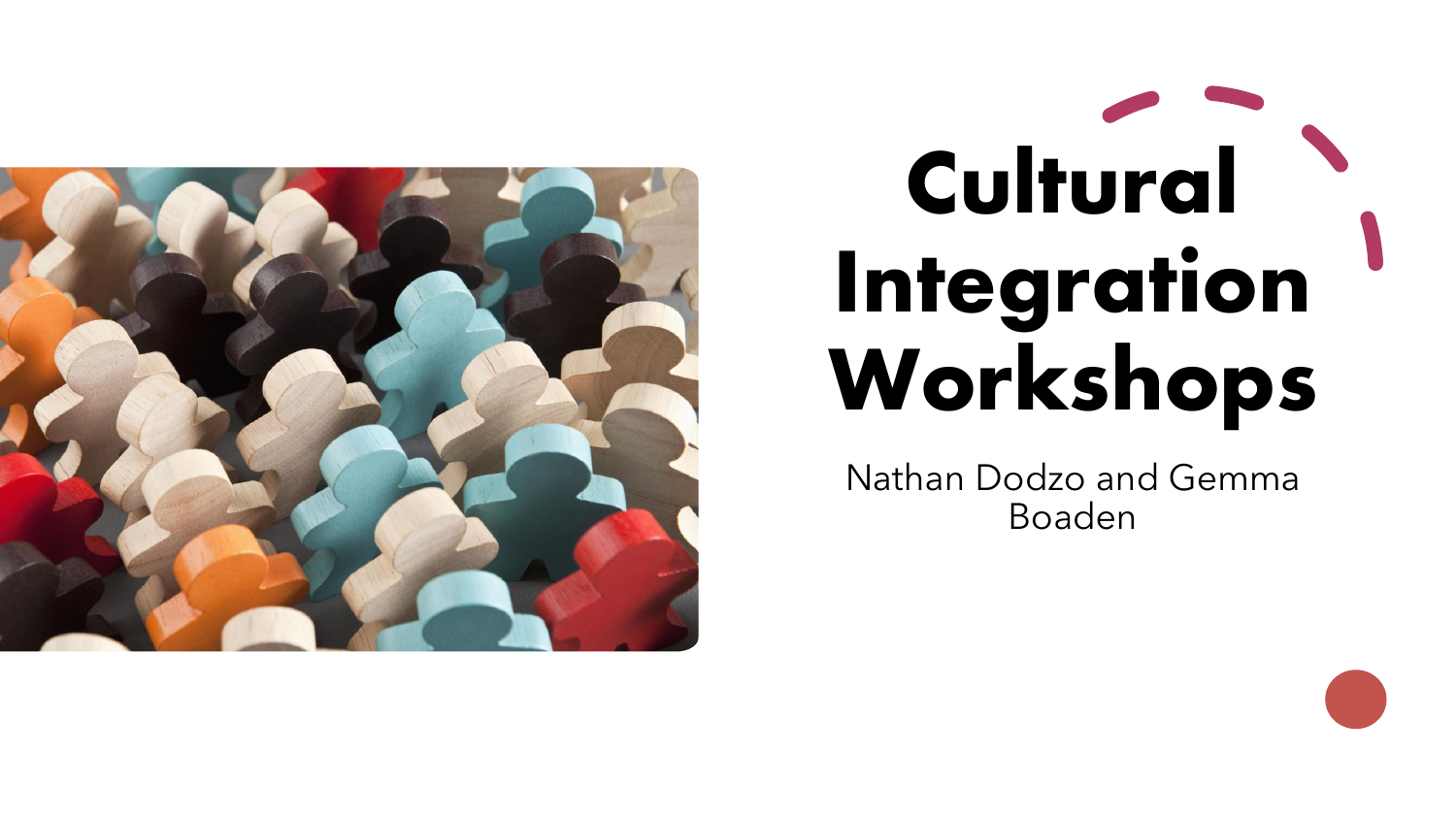#### **Context**

- Acting Programme reports of casual racism started coming to Gemma's attention in AY 18-19
- Nathan's BAME Attainment Gap research 19/20

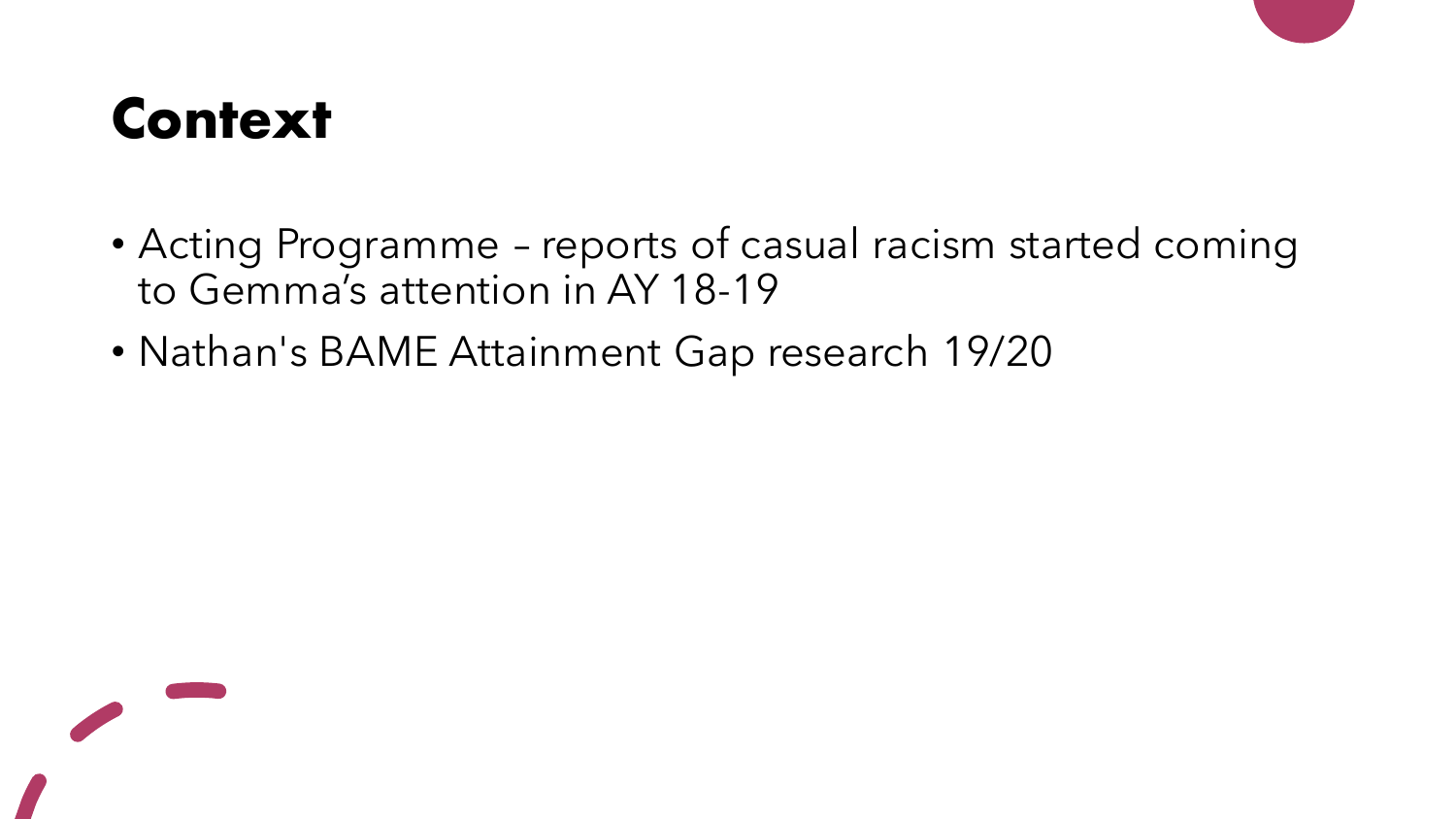#### **Aims and Objectives – for delivery with students**

- Creating an inclusive and welcoming environment.
- Creating a safe place for conversations around difficult topics
- Celebrate differences
- Targeting further protected characteristics beyond race
- Avoiding stereotype threats

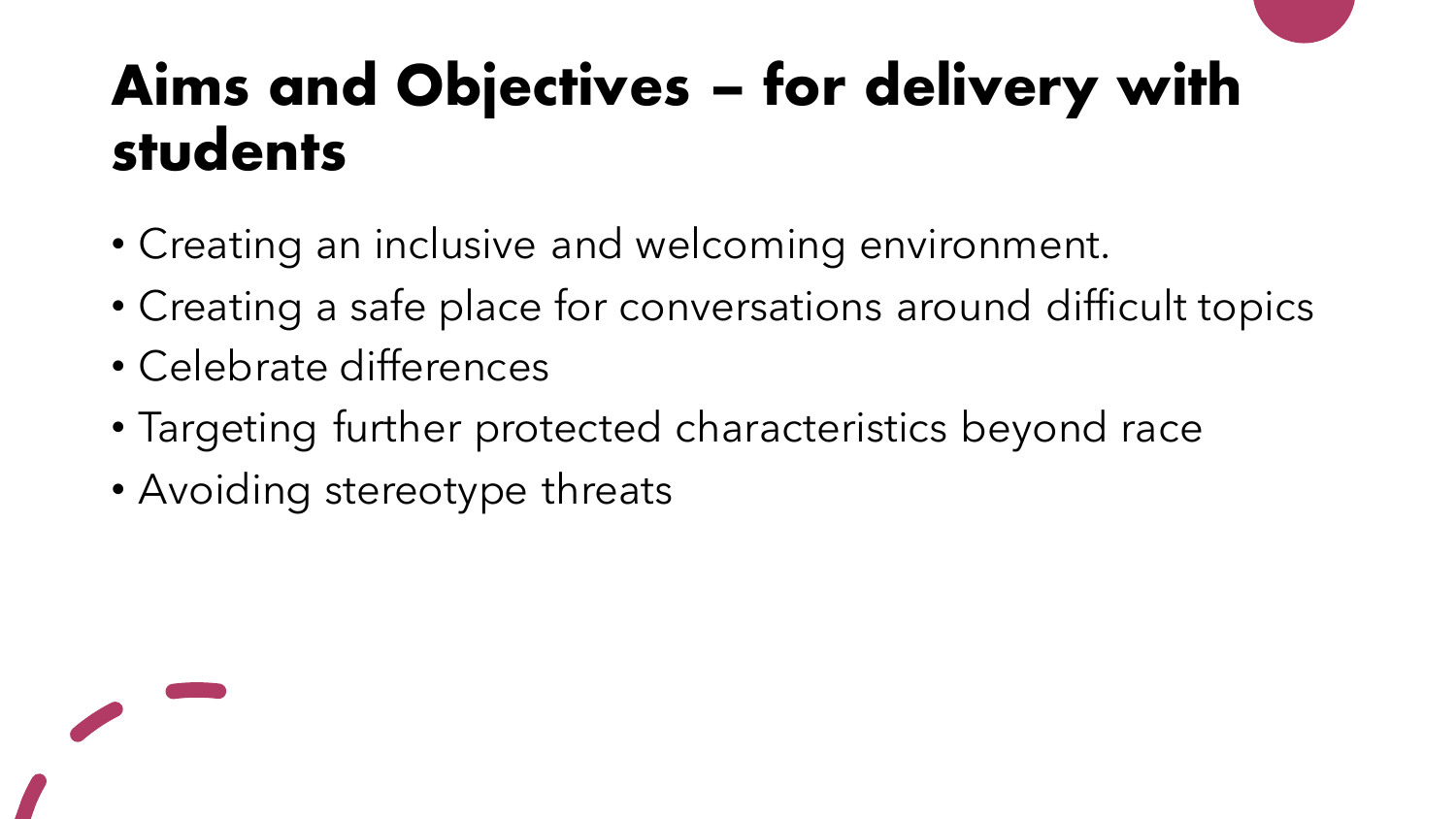#### **BBC Look East Clip**

https://northampton.mediaspace.kaltura.com/medi [a/Clip+of+Cultural+Intergration+workshops/1\\_1q6](https://northampton.mediaspace.kaltura.com/media/Clip+of+Cultural+Intergration+workshops/1_1q6pcf73) pcf73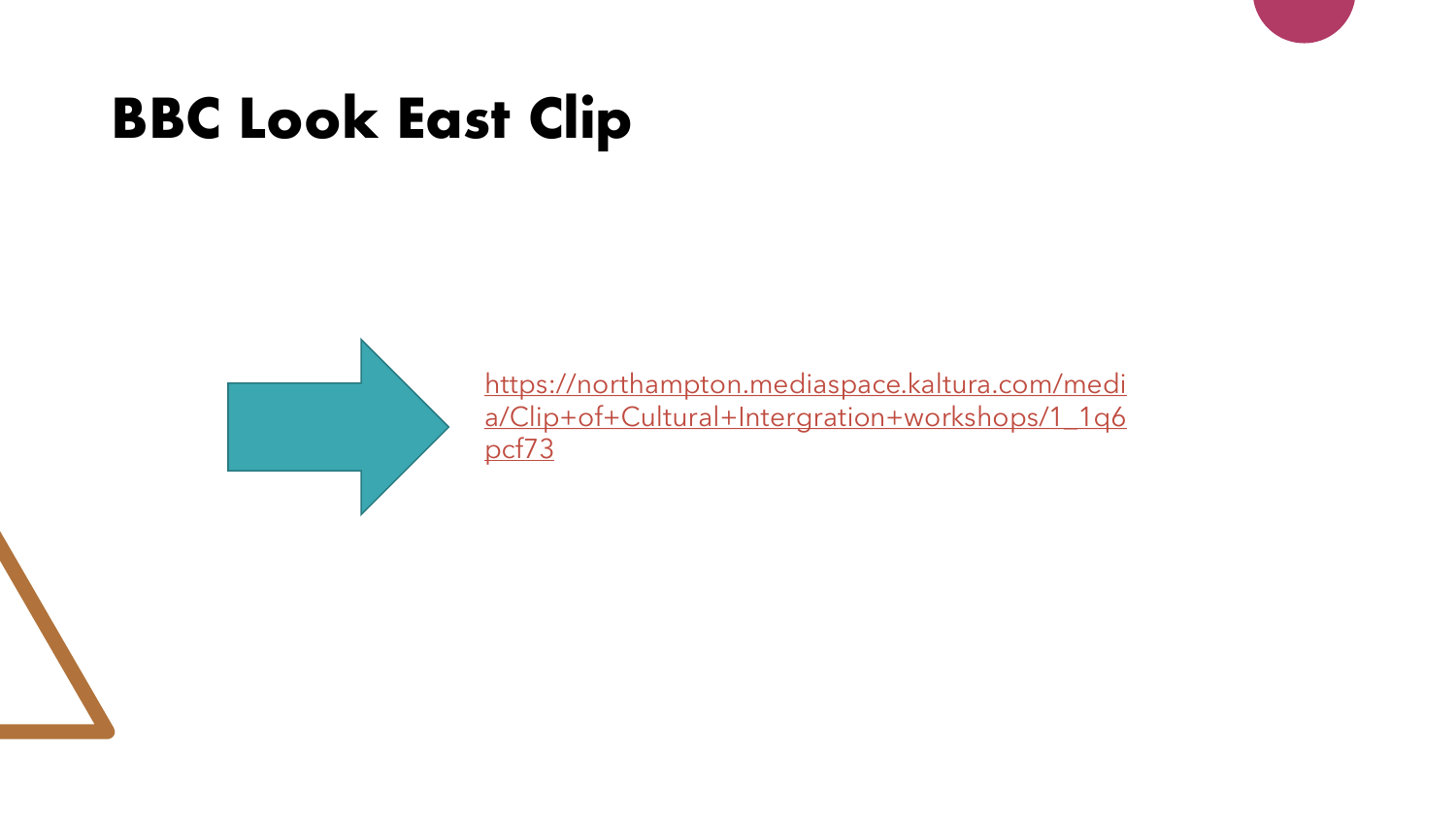# **Aims and objectives – this session**

- Whistle stop tour
- Sharing effective practice
- Sharing strategies of how to engage in difficult conversations
- Igniting discussion and debate with creative explorations of the subject matter
- Generate suggestions to help spark ideas in staff for you to take the work forward

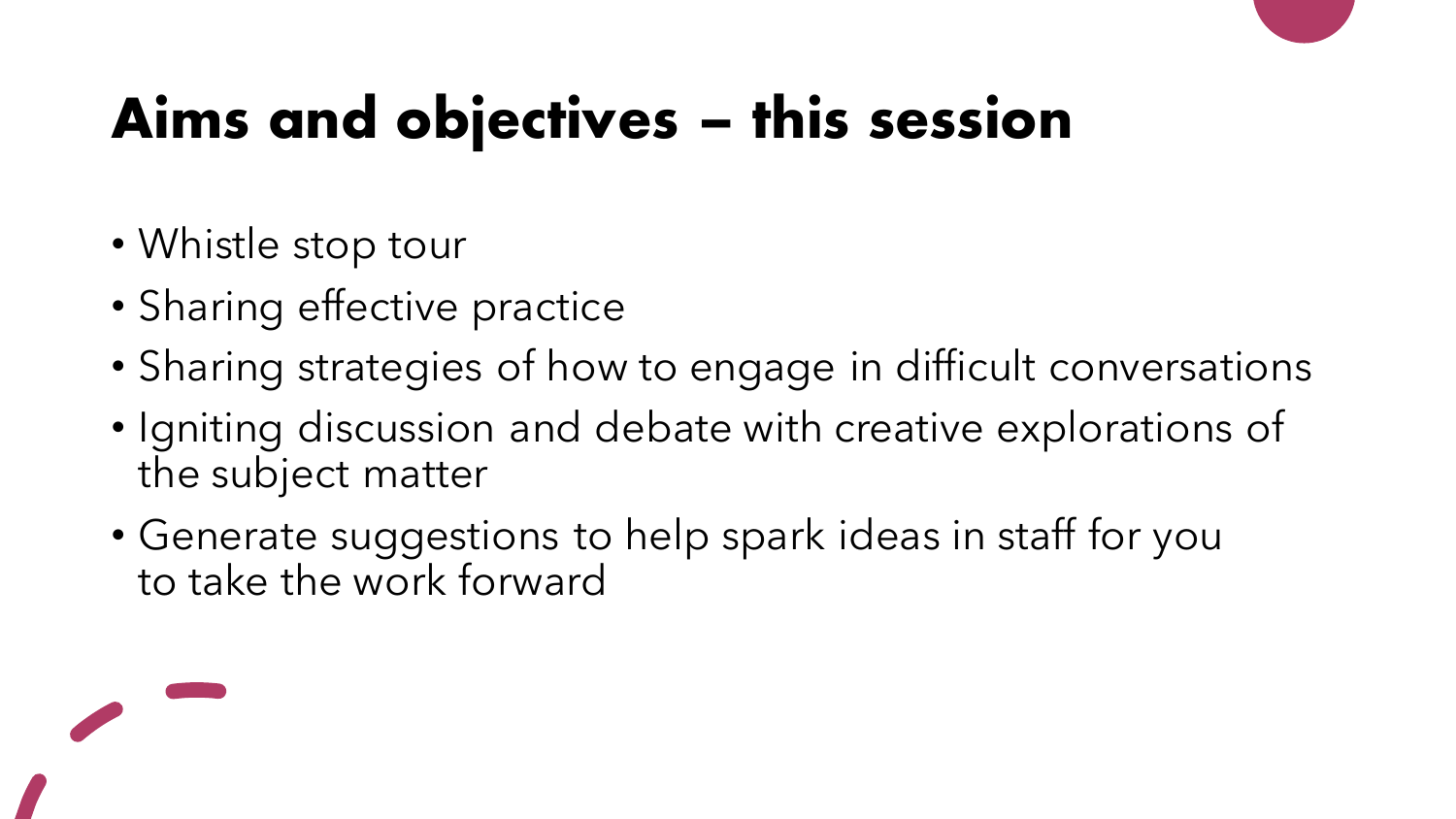

#### **Parameters for the workshops**

- Team leading workshops to consider diverse leadership where possible.
- Respect for each others views
- Effective Listening and participation
- Cameras on due to seriousness to ensure full engagement – sensitive nature of topic requires people to feel that everyone is being respectful and not switched off. (depends on platform)
- Expected Attendance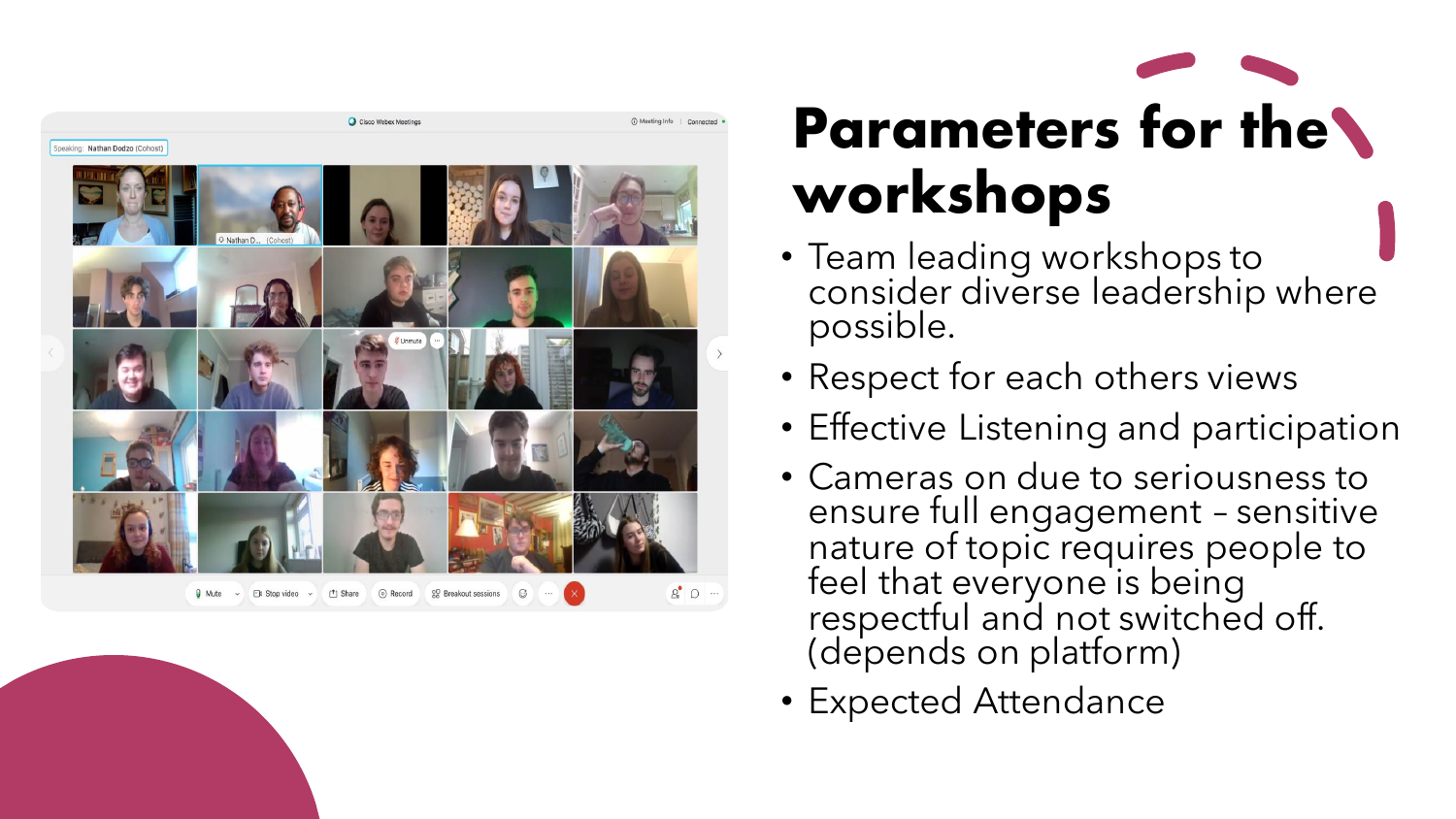

https://www.yout ube.com/watch? v=5NHeFgaVWs [8&feature=emb\\_l](https://www.youtube.com/watch?v=5NHeFgaVWs8&feature=emb_logo) ogo

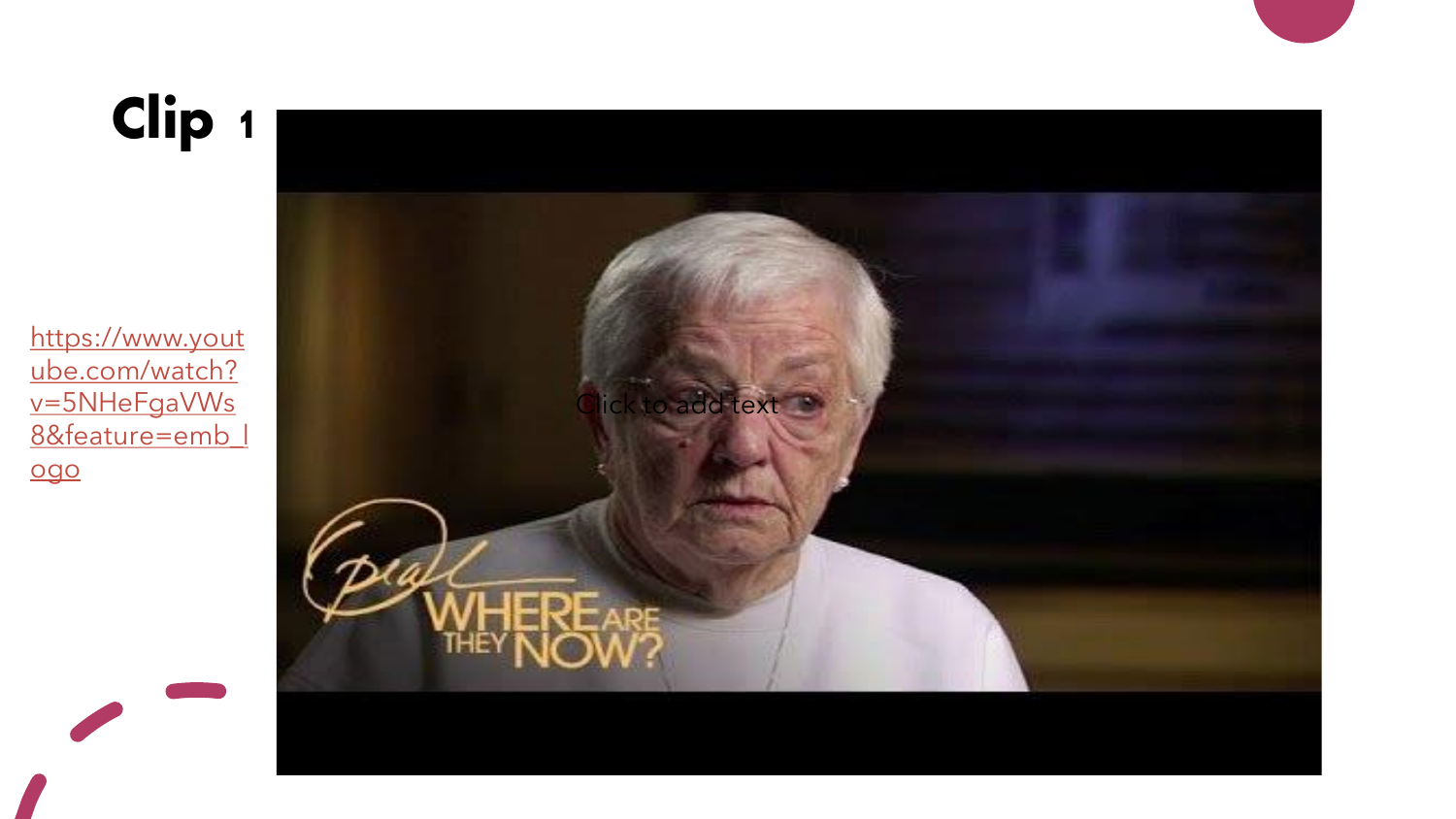

https://www.yo utube.com/wa [tch?v=5NHeFg](https://www.youtube.com/watch?v=5NHeFgaVWs8&feature=emb_logo) aVWs8&featur e=emb\_logo

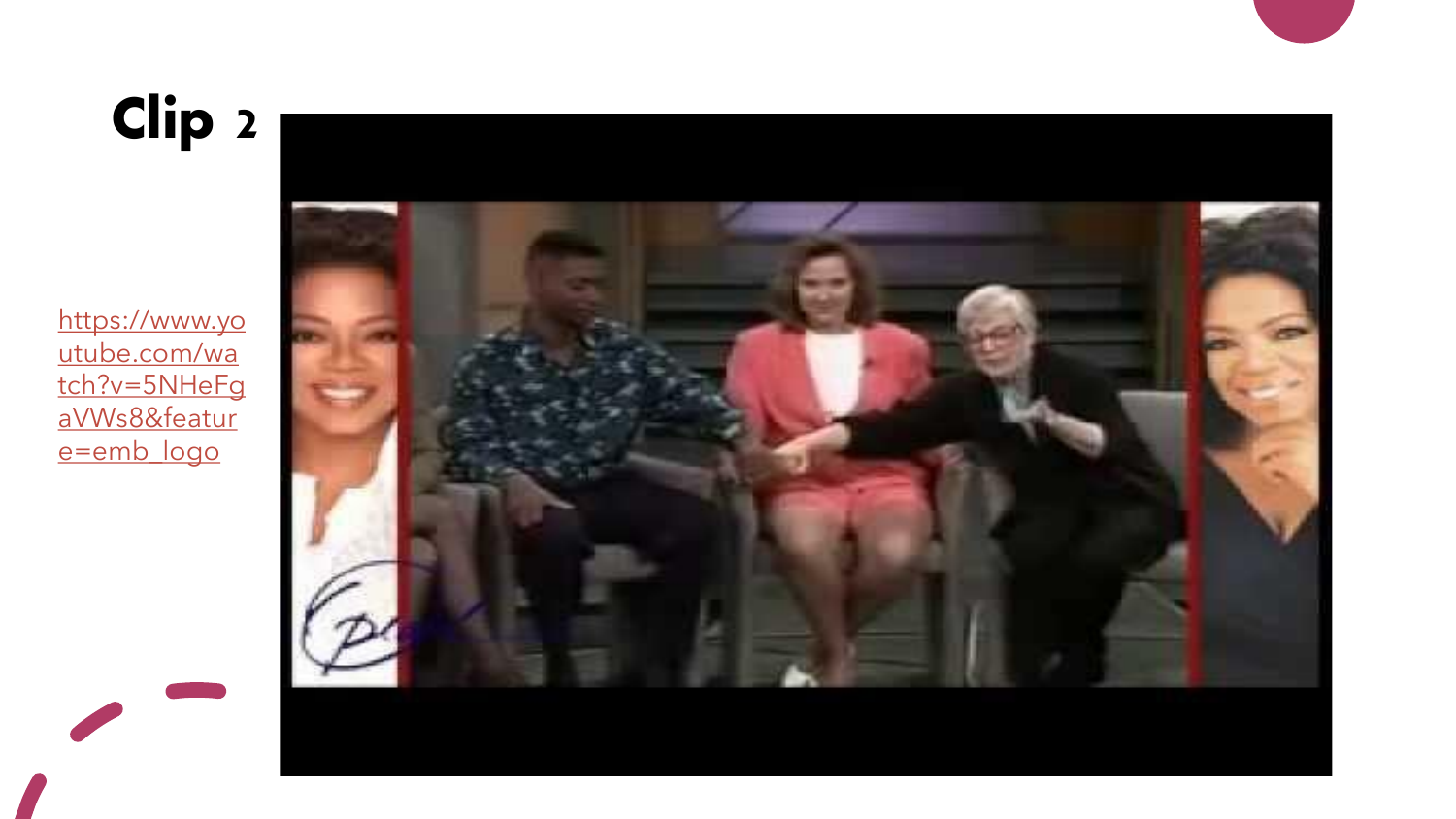#### **Exercise 1: Clips for discussion**

#### • 5mins

- Breakout Groups:
	- Discuss your similarities and differences?
	- How is this relevant to our setting?

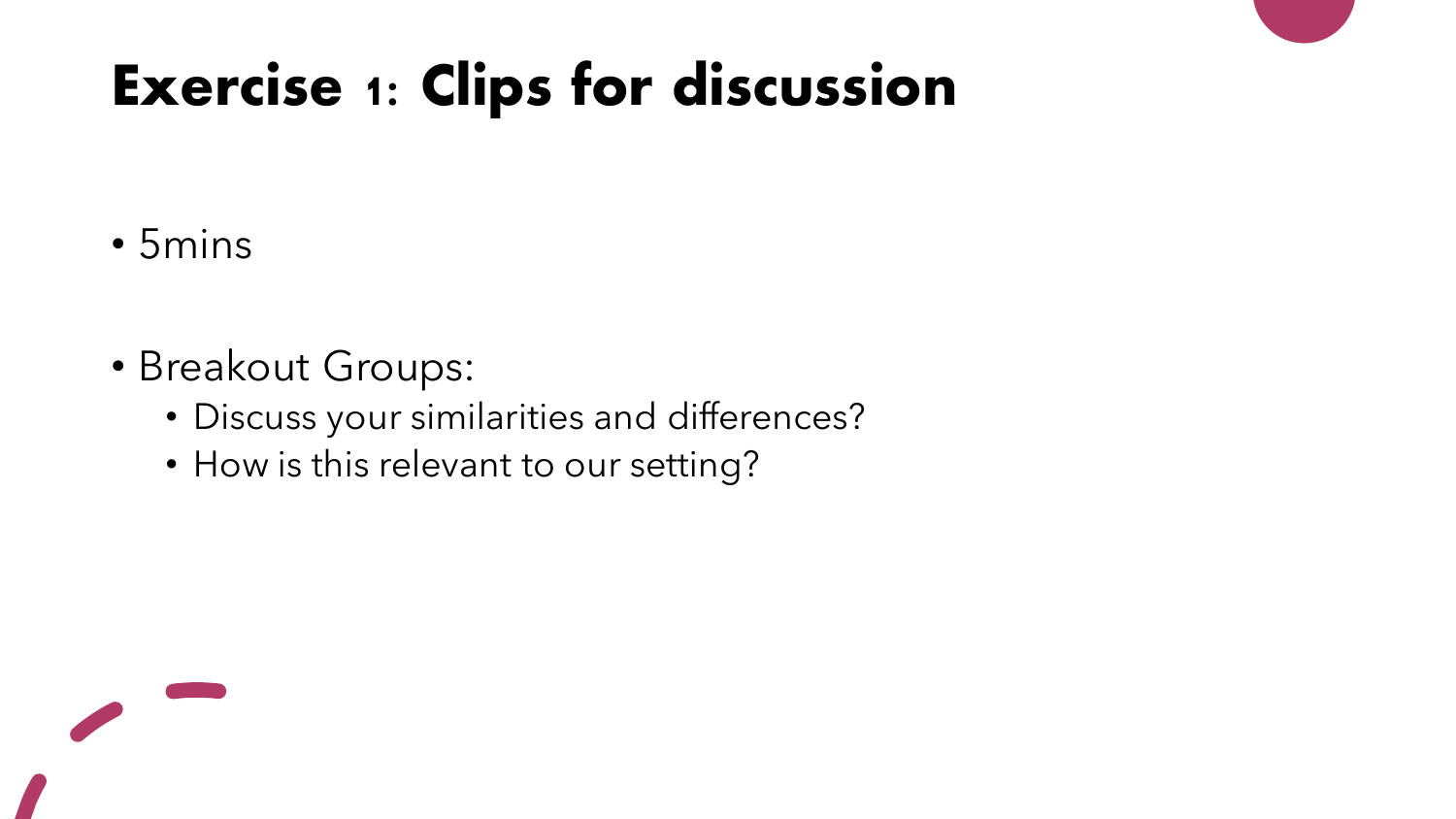- We are going to read out some statements and you will be asked to score your answers.
- Please grab a pen and some paper.
- In the last week, I have seen an advertisement with a model of the same race as me
	- Agree 2 points Disagree 0 Points
- My boss is the same race as me
	- Agree 2 points Disagree 0 Points

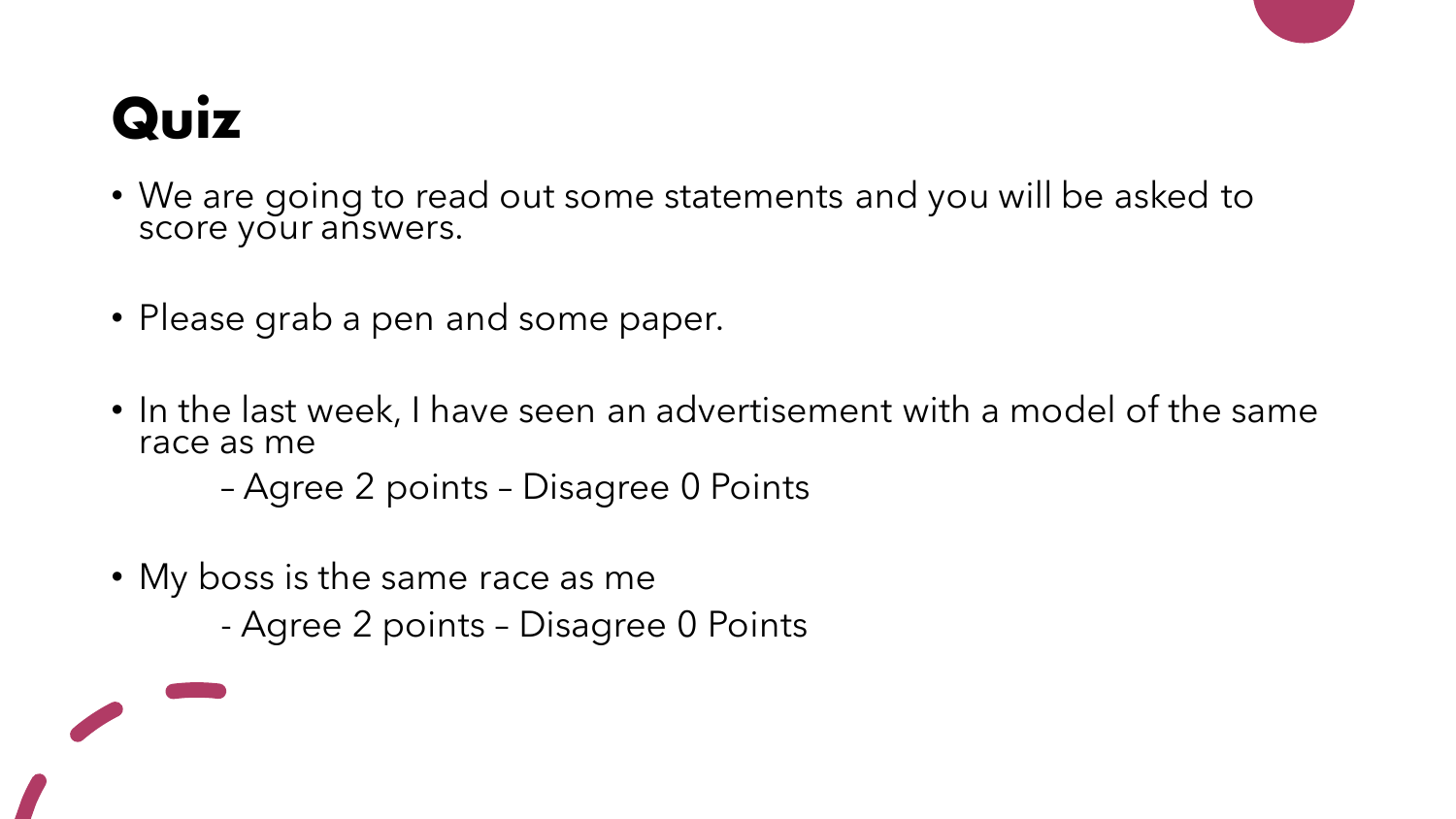- I have been the only person of my race in the room - Agree 0 points – Disagree 2 Points
- Your friends in conversation, have used the words "you people" to you, meaning your whole race.
	- Agree 0 points Disagree 2 points

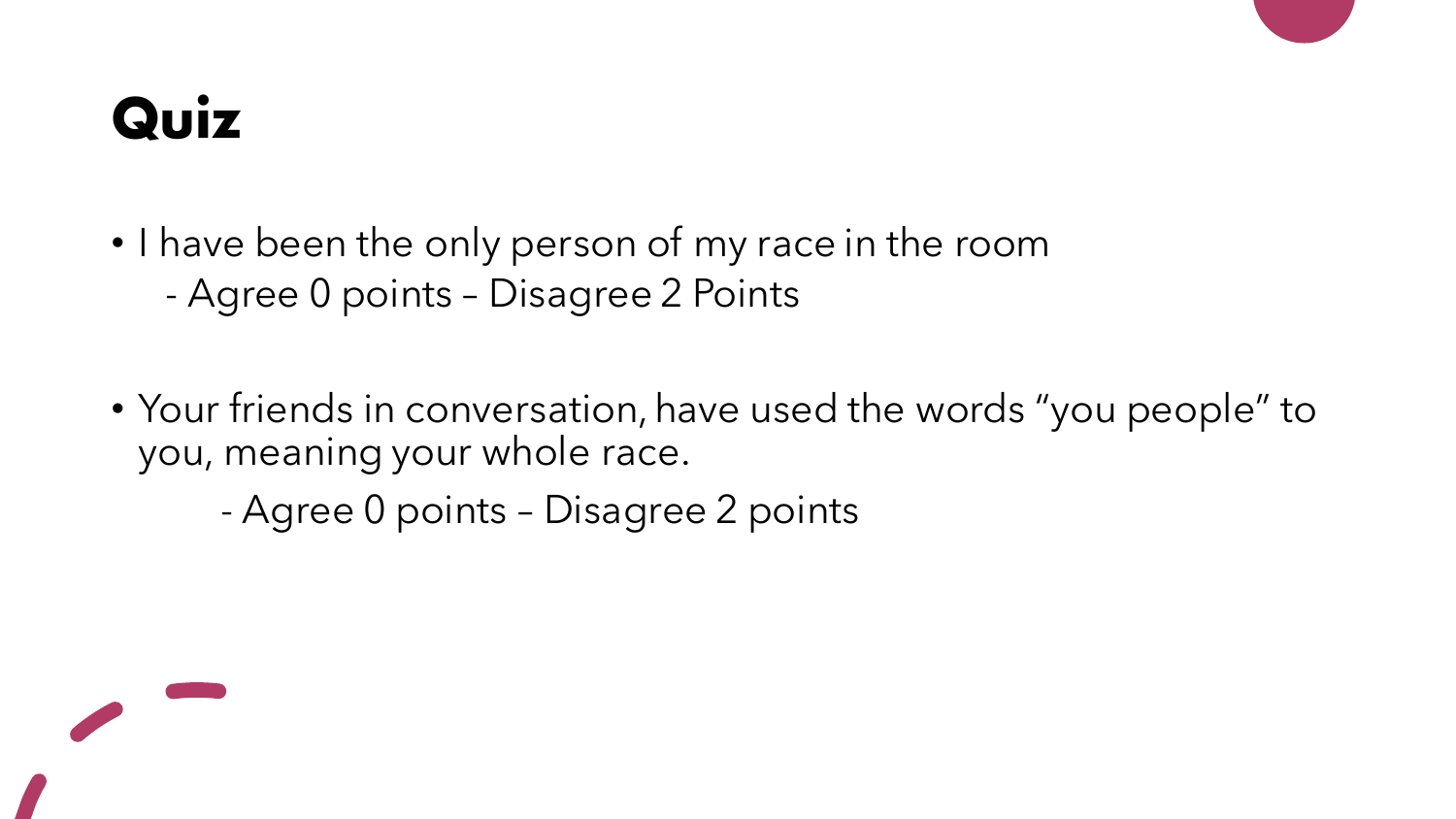- You've done something well and you've been congratulated because you are a credit to your race/gender/sexuality. Agree 0 points – Disagree 2 points
- Your race/gender/sexuality has been an issue during a job interview - Agree 0 points – Disagree 2 points
- Someone has made fun of you at school because of the colour of your skin
	- Agree 0 points Disagree 2 points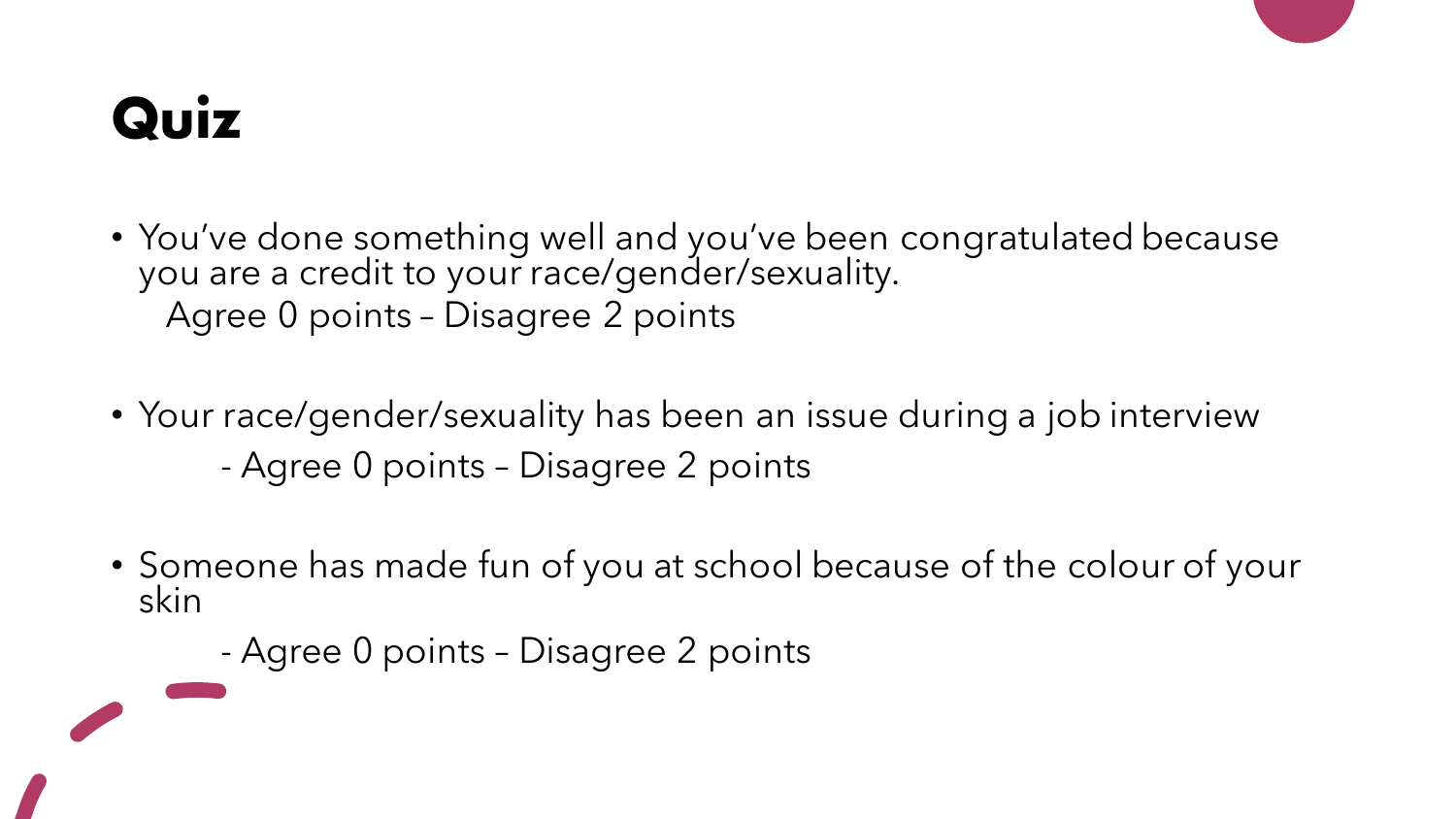- Someone has made fun of you at school because of your gender or sexuality
	- Agree 0 points Disagree 2 points
- At work you have two or more places where you can get food you like - Agree 2 points – Disagree 0 points
- You've watched a racial stereotype on TV and you thought it was offensive
	- Agree 0 points Disagree 2 points

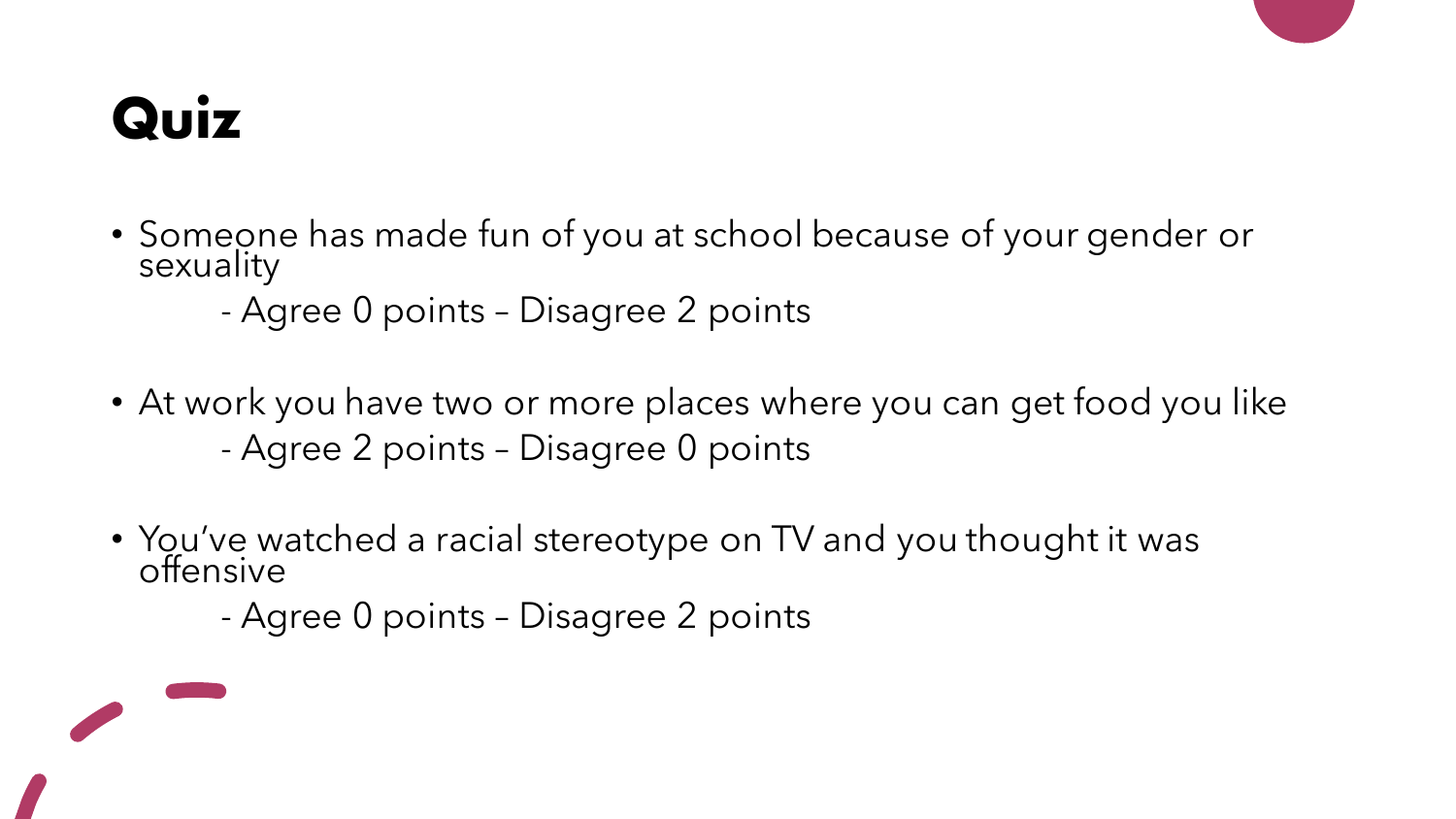- You've heard your friends make a joke about a racial stereotype but were too afraid to say anything as you didn't want to cause offense -Agree 0 points – Disagree 2 points
- You have been followed around a shop by the security guard - Agree 0 points – Disagree 2 points
- You have been asked to leave a shop or pub for no apparent reason - Agree 0 points – Disagree 2 points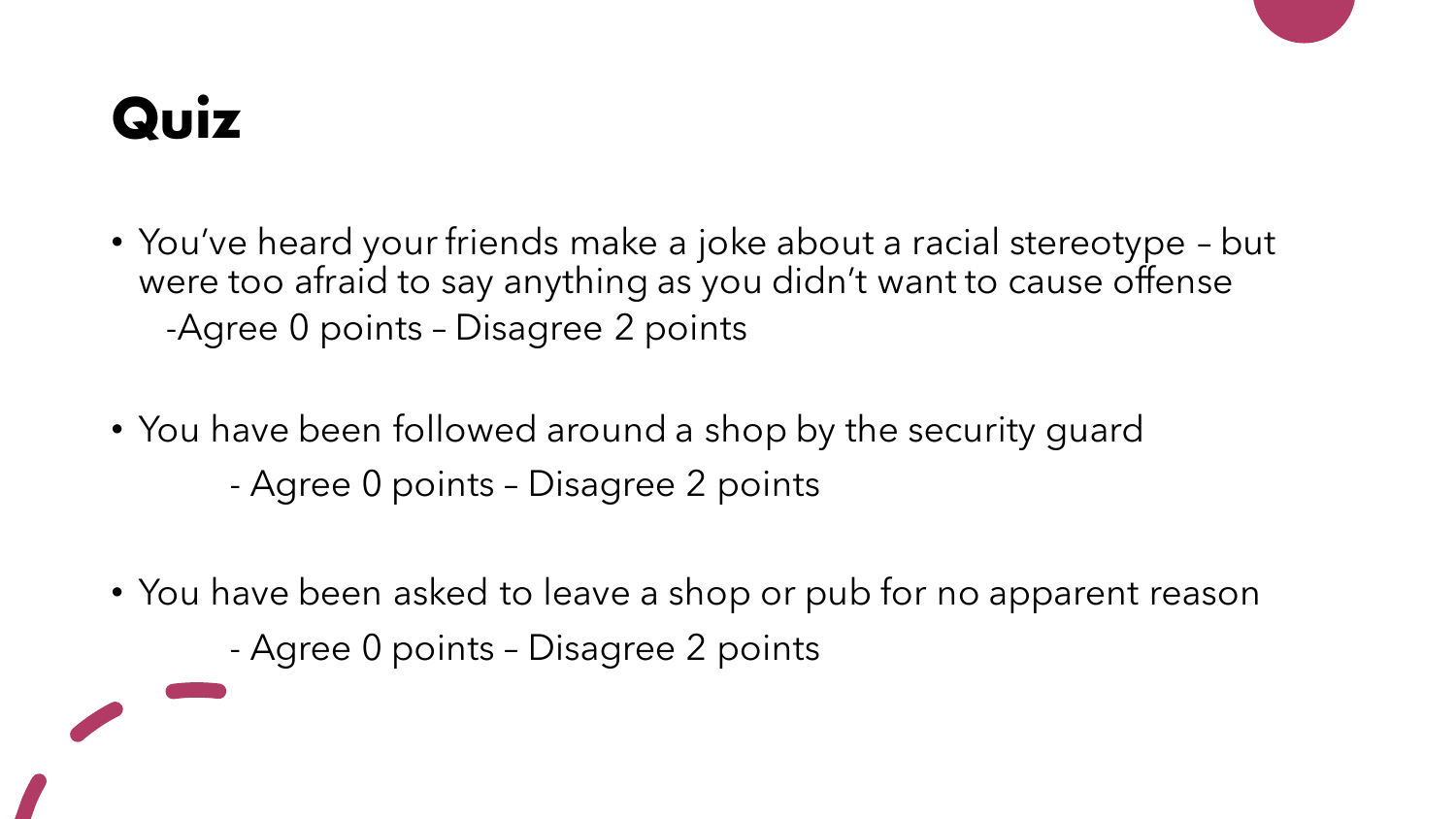- People ask to touch your hair
	- Agree 0 points Disagree 2 points
- You have been asked where you are really from - Agree 0 points – Disagree 2 points
- In the last 3 months you have been stopped by the police
	- Agree 0 points Disagree 2 points

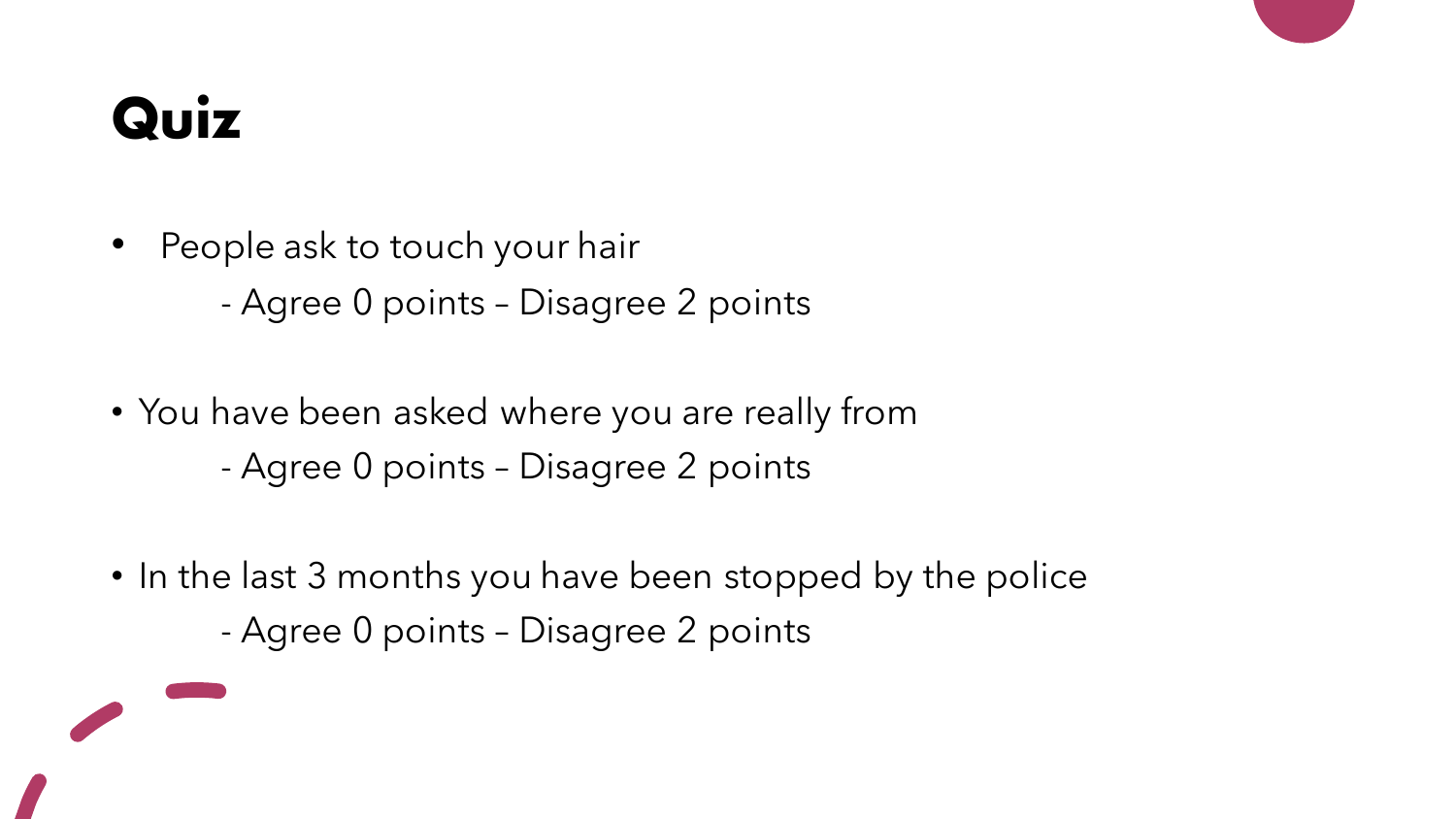- Please share your scores
- Those with the high scores enjoy more social privileges than those with low scores
- – total possible score **32 points**
- Discussion
	- Was anyone shocked by their score?
	- Did anyone expect their score?

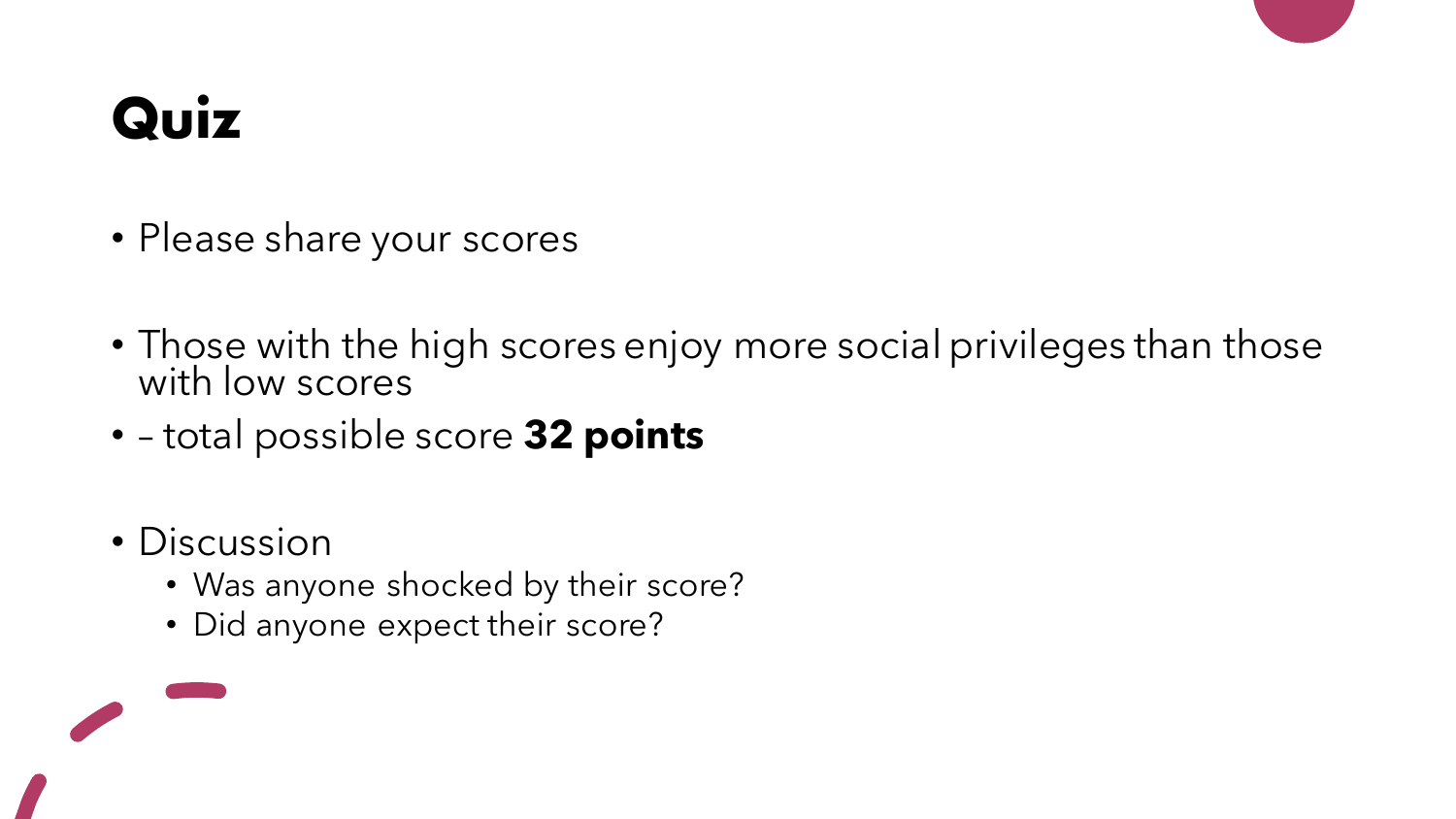#### **Clip 2 – Belonging – Takunda Muzondiwa**



• <https://youtu.be/-m9gyns8niA>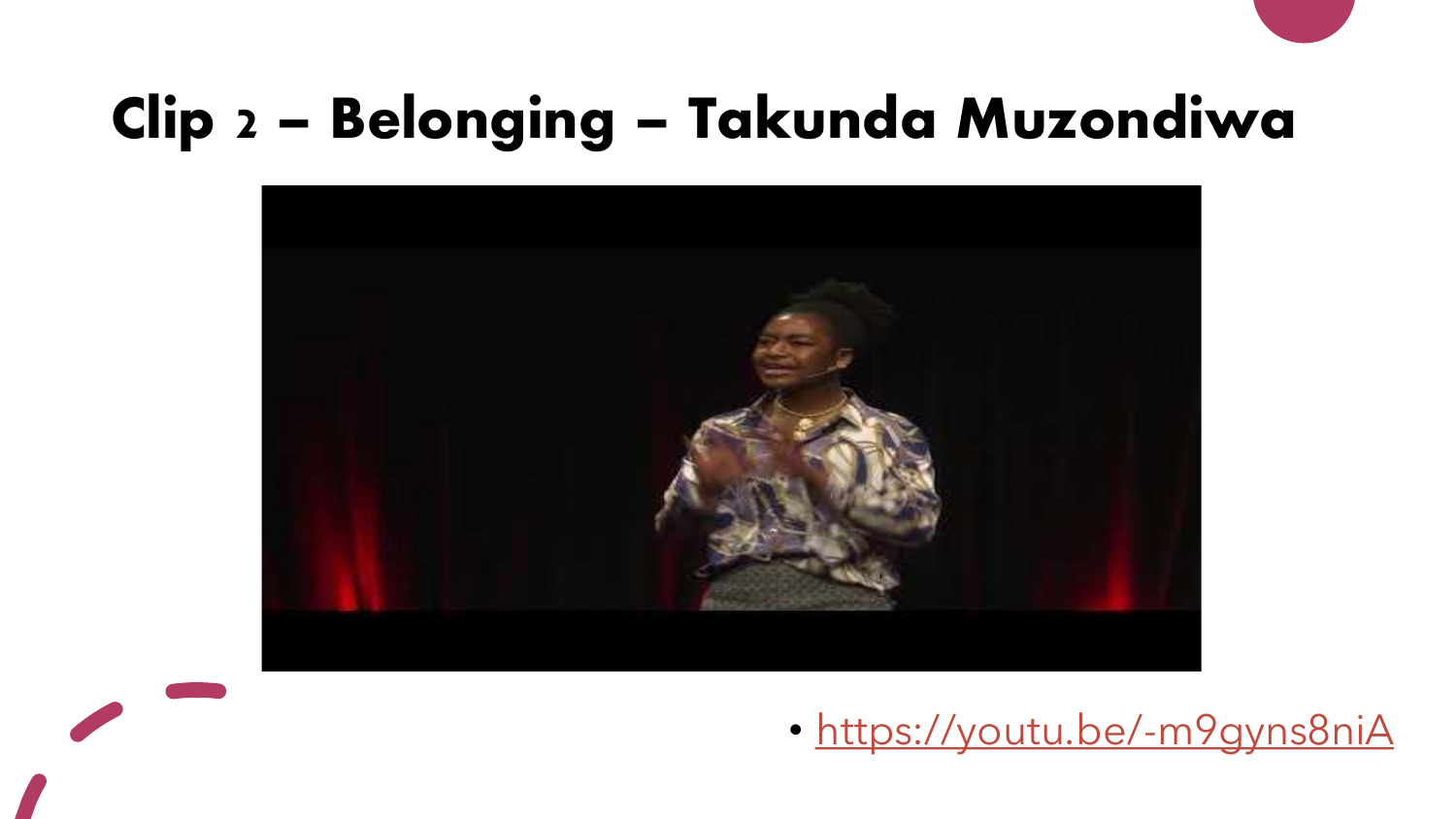## **Workshop Content - Outline**

- BAME Drop in Café
- Identity
- perception and awareness of privilege.
- Belonging
- What does inclusion mean and how do you build an inclusive environment
- Gender stereotypes
- Neurodiversities
- Culture and heritage

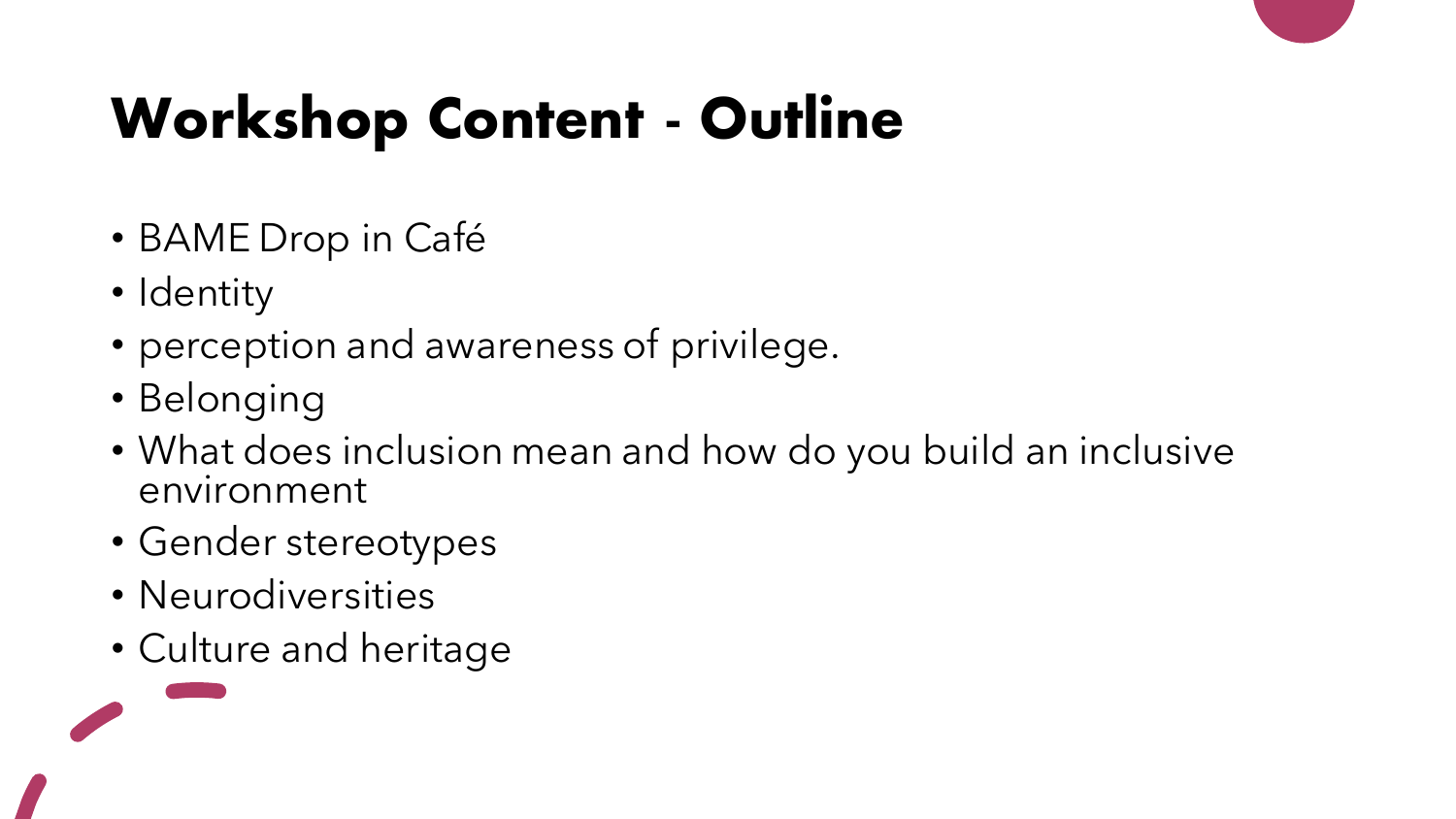### **Tools used to deliver content**

- Discussion
	- Large group and small break out groups
- Video Clips
- Quizzes
- Short scene role play
- Word Clouds

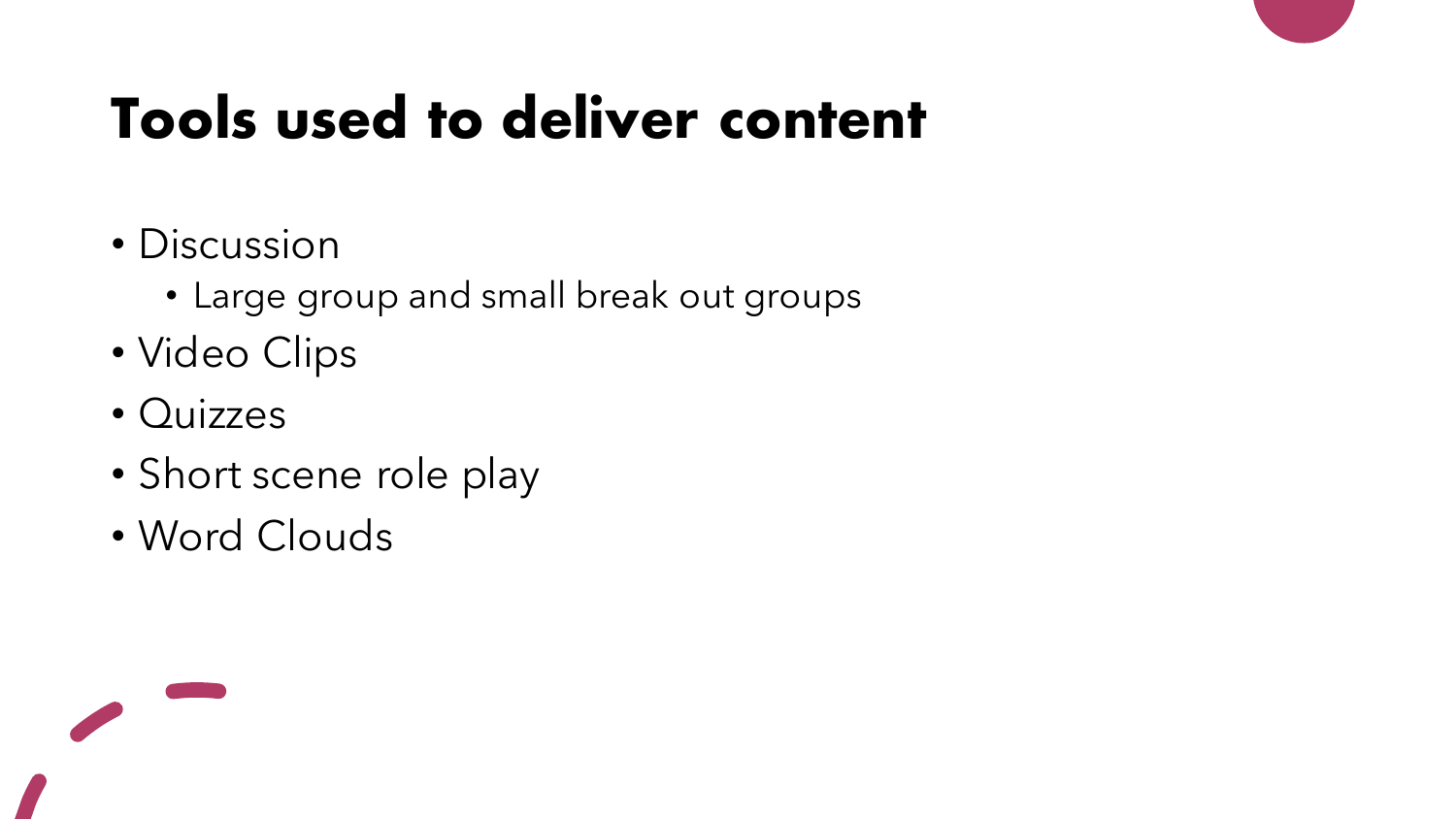#### **Summary**

- Positive impact on engagement, which in turn impacts attainment
- Well-being and attainment are connected
- A forum to feel heard again impact on attainment
- Opportunity for all cohorts to discuss cross year and cross programmes